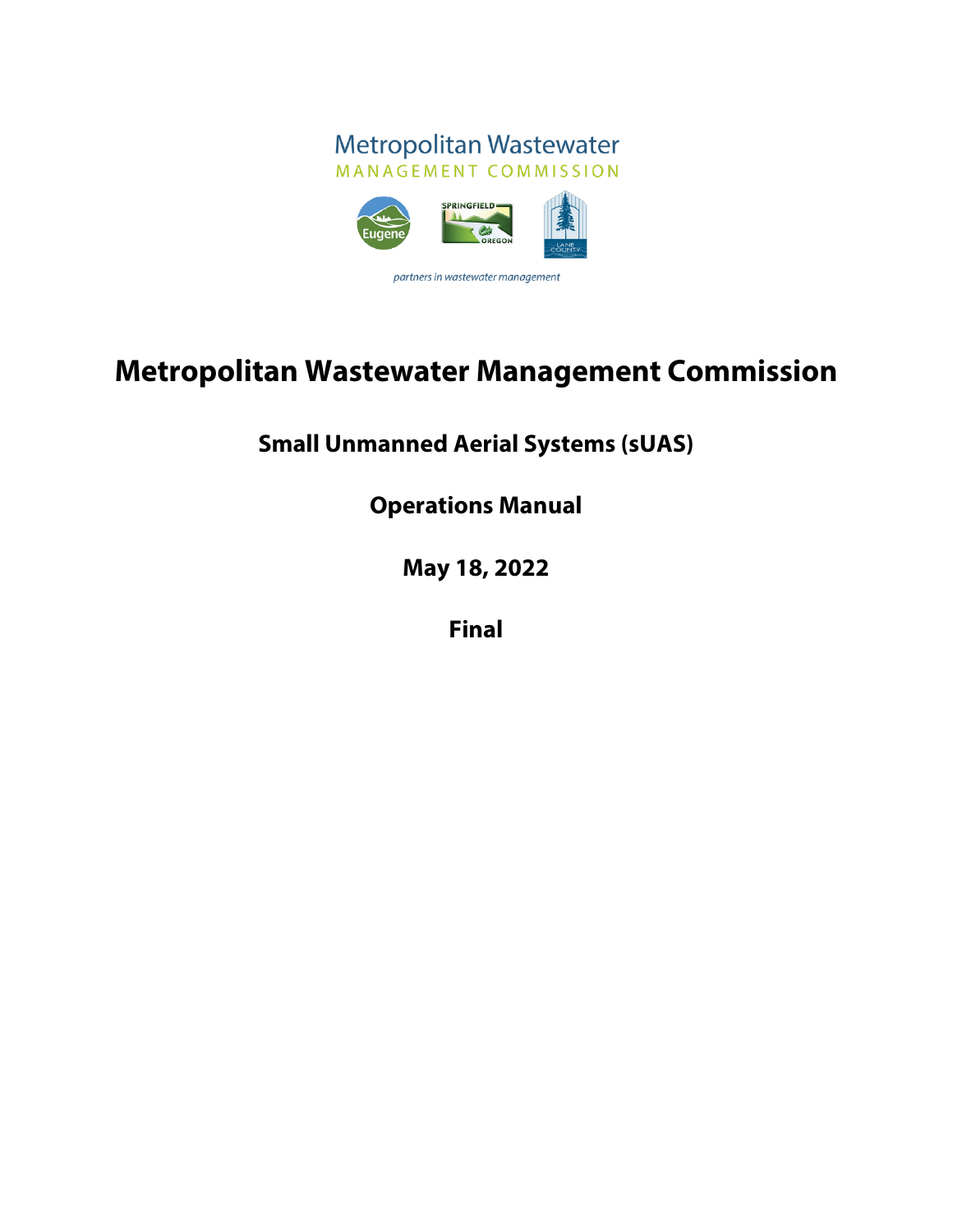# **Table of Contents**

- 1. Purpose
- 2. Philosophy
- 3. Protection of Rights and Privacy
- 4. Definitions
- 5. Administration
- 6. Organization
	- 6.1 Unit Supervisor
	- 6.2 Pilot-in-Command
	- 6.3 Visual Observers
	- 6.4 Student Operators
- 7. Equipment Storage and Maintenance
- 8. Training and Proficiency
- 9. Authorized Uses of sUAS
- 10. Flight Checklists, Logs, and Registration
	- 10.1 Maintenance and Flight Logs
	- 10.2 Pre and Post Flight Checklists
	- 10.3 Registration
- 11. Record Keeping and Reporting
- 12. sUAS Identification
- 13. Deployment Priorities/Response Procedures
	- 13.1 De-Confliction Procedures
	- 13.2 Manned/Unmanned Aircraft Teaming
- 14. Emergency Procedures
	- 14.1 Return Home Settings
	- 14.2 Lost Link
	- 14.3 sUAS Recover/Mishap
- 15. Occurrence and Hazard Reporting
- 16. Operations over Human Beings
- 17. Complaints and Media Inquiries
- 18. Storage of Media and Data

# **Appendices**

A. Recommended sUAS Flight Checklist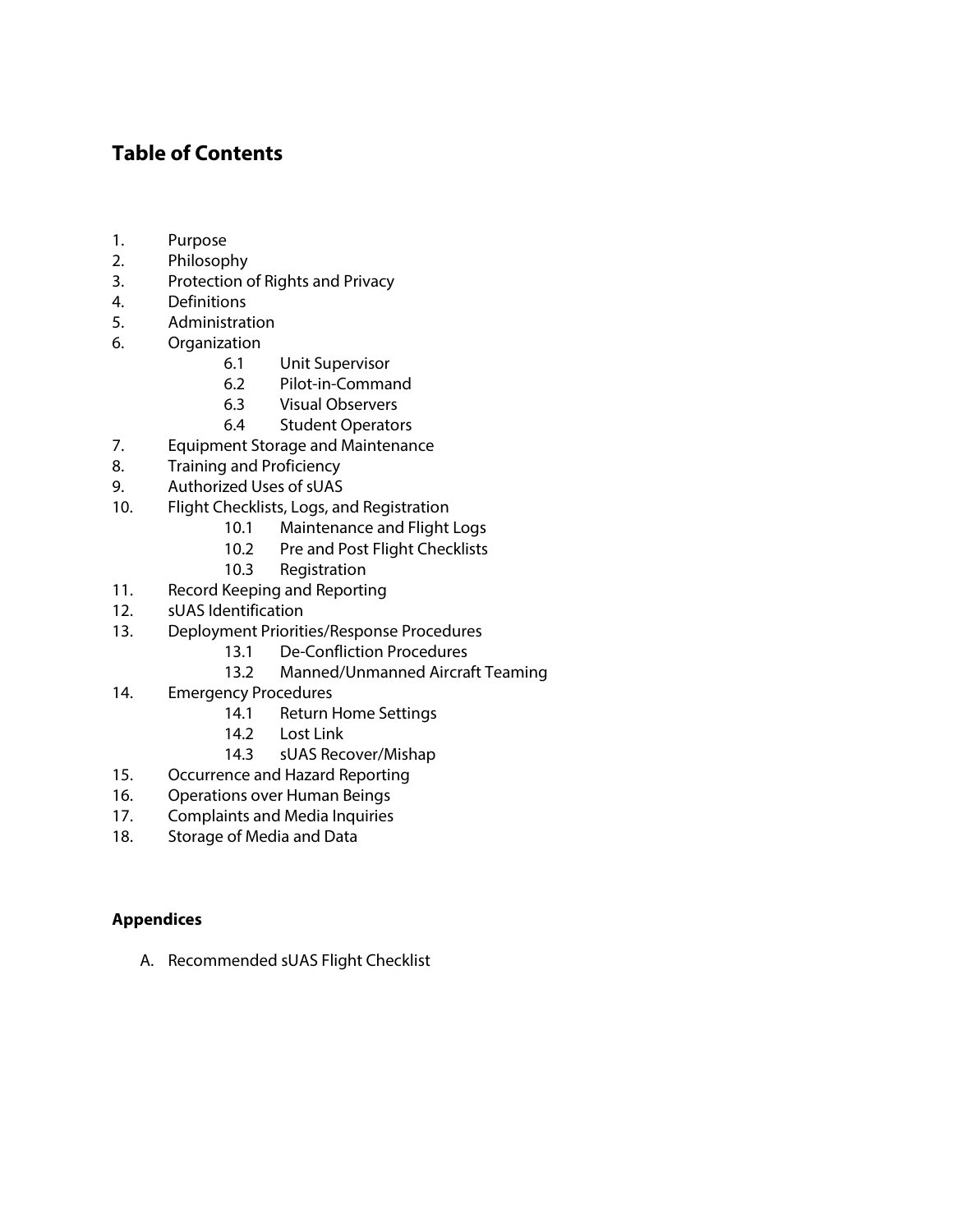# **1. Purpose**

The following procedures are intended to promote safe, efficient, and lawful operation of all Metropolitan Wastewater Management Commission's Small Unmanned Aerial Systems (sUAS). Regardless of the nature of the mission, safety is the primary concern in each and every operation.

#### **2. Philosophy**

The operation of sUAS has the potential to leverage the resources available to City of Eugene and City of Springfield staff that work on behalf of the Metropolitan Wastewater Management Commission (MWMC) to inform actions and find efficiencies for the partnership. This far-reaching technology may be used to protect the lives and property of citizens and first responders, enhance situational awareness during emergency response, inspect facilities, assets, infrastructure, and natural resources, and enhance services provided to the community.

It is the responsibility of every participating employee to contribute to the goal of continued safe sUAS operations. This contribution may come in many forms and includes always operating in a legal and safe manner while avoiding unnecessary risks. All participants engaged in the operation of sUAS have a responsibility to identify and mitigate any potential safety hazards related to procedures, operations, or maintenance before an incident occurs.

The MWMC is committed to providing the best services possible to our community, and sUAS will always be operated in a constitutionally and legally sound manner that respects and protects the privacy and civil liberties of all. This means compliance with the MWMC's sUAS policy, the MWMC's Operations Manual, state laws and regulations, federal laws and regulations, all state and federal Constitutional guarantees. In addition, this includes avoiding unneeded or unintended operation of sUAS and thoughtful consideration for personal privacy and public perception at all times.

# **3. Protection of Rights and Privacy**

MWMC has specific requirements for the handling of sensitive information and protecting privacy in accordance with existing law but does not conflict with the minimum requirements contained herein. Refer to the MWMC policies on sUAS for more information.

# **4. Definitions**

**14 CFR Part 107 (Part 107):** Federal Aviation Administration (FAA) regulations regarding Small Unmanned Aircraft Systems.

**Aircrew Member:** Partnership personnel designated and selected as either "PIC," a "Student Operator," or any personnel operating, observing as a crewmember or maintaining a sUAS.

**Certificate of Waiver:** A certificate issued by the Federal Aviation Administration authorizing a deviation from any regulation specified in 14 CFR §107.205.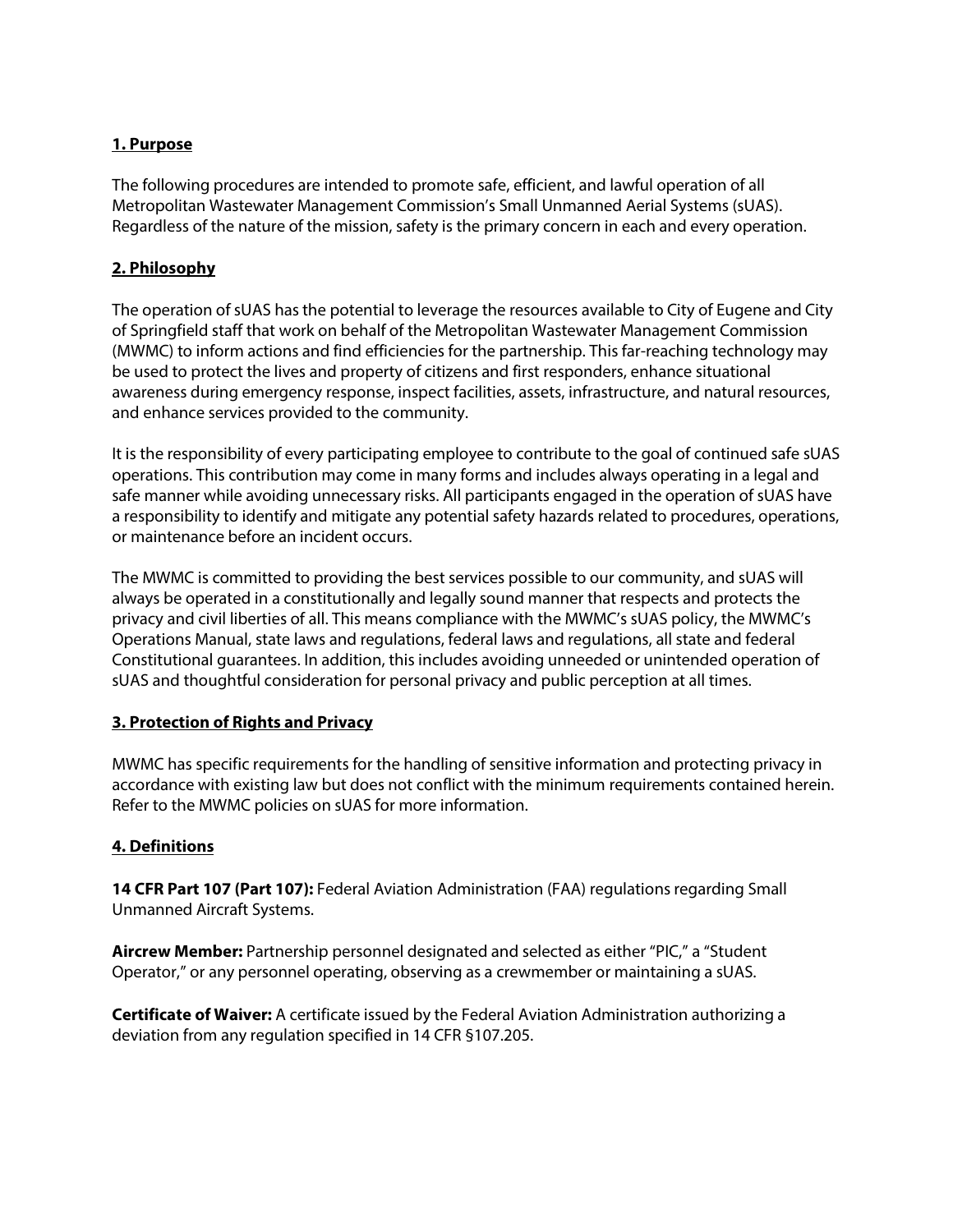**FAR:** Federal Aviation Regulations are rules published by the FAA that govern the use of any airspace above the ground within the United States of America.

**Hazard:** Something that has the potential to cause harm.

**Occurrence:** An unplanned safety related incident, including accidents or damage to aircraft or property.

**Pilot in Command (PIC):** Is a sUAS Operator who holds a Remote Pilot Certificate with a small UAS rating, has been approved by the Unit Supervisor, and who has met all requirements of knowledge, training, and operational proficiency as required by the MWMC's policy, as well as state and federal laws and regulations. The PIC is directly responsible for the control, safety, and operation of the sUAS, The PIC is the sole person responsible for control of the sUAS and has the final responsibility and authority to conduct flight operations within the National Airspace System as defined by the FAA.

**Remote Pilot Certificate.** A Remote Pilot Certificate with a sUAS rating is a certification issued by the FAA which gives the individual the privilege to conduct flight operations within the National Airspace System as defined by the FAA. A Remote Pilot Certificate is a required prerequisite for any individual to operate an sUAS unless an exception listed in 14 C.F.R. § Part 107 applies. Any individual holding a Remote Pilot Certificate will remain in compliance with all applicable state and federal laws, regulations, and guidance, including, but not limited to the recurrent training requirements and the continuing eligibility requirements found in 14 C.F.R. § 107.52- 107.77.

**Unit Supervisor:** The Unit Supervisor is responsible for the overall direction and performance of the MWMC's sUAS program as defined by the MWMC policy. Refer to Section 6.1 for basic responsibilities of the Unit Supervisor.

**Small Unmanned Aerial System (sUAS):** As defined by 14 C.F.R § 107.3, an unmanned aircraft of any type (weighing less than 55 pounds) that is capable of sustaining directed flight, whether preprogrammed or remotely controlled and all of the supporting or attached systems designed for gathering information through imaging, recording or any other means. For the purpose of this policy, an sUAS includes an "Unmanned Aircraft System (UAS)" commonly referred to as a "drone," as defined by ORS 837.300.

**Student Operator:** An individual who has not yet earned a Remote Pilot Certificate but is authorized to operate a sUAS by the Unit Supervisor under the direct supervision of a PIC.

**Visual Observer (VO):** A trained individual who assists the PIC and/or the person manipulating the controls of the sUAS to see and avoid other air traffic or objects aloft or on the ground. The use of a VO provides an optional and additional means of airspace and obstacle de-confliction.

# **5. Administration**

This sUAS Operations Manual is not intended to be all-inclusive, but rather to act as a supplement to all other applicable laws, authorities, regulations, MWMC policies, FAA regulations, and other documents, such as the user's manual provided by the manufacturer of the sUAS. This manual has been written to address sUAS operations as they existed when it was drafted. sUAS may be considered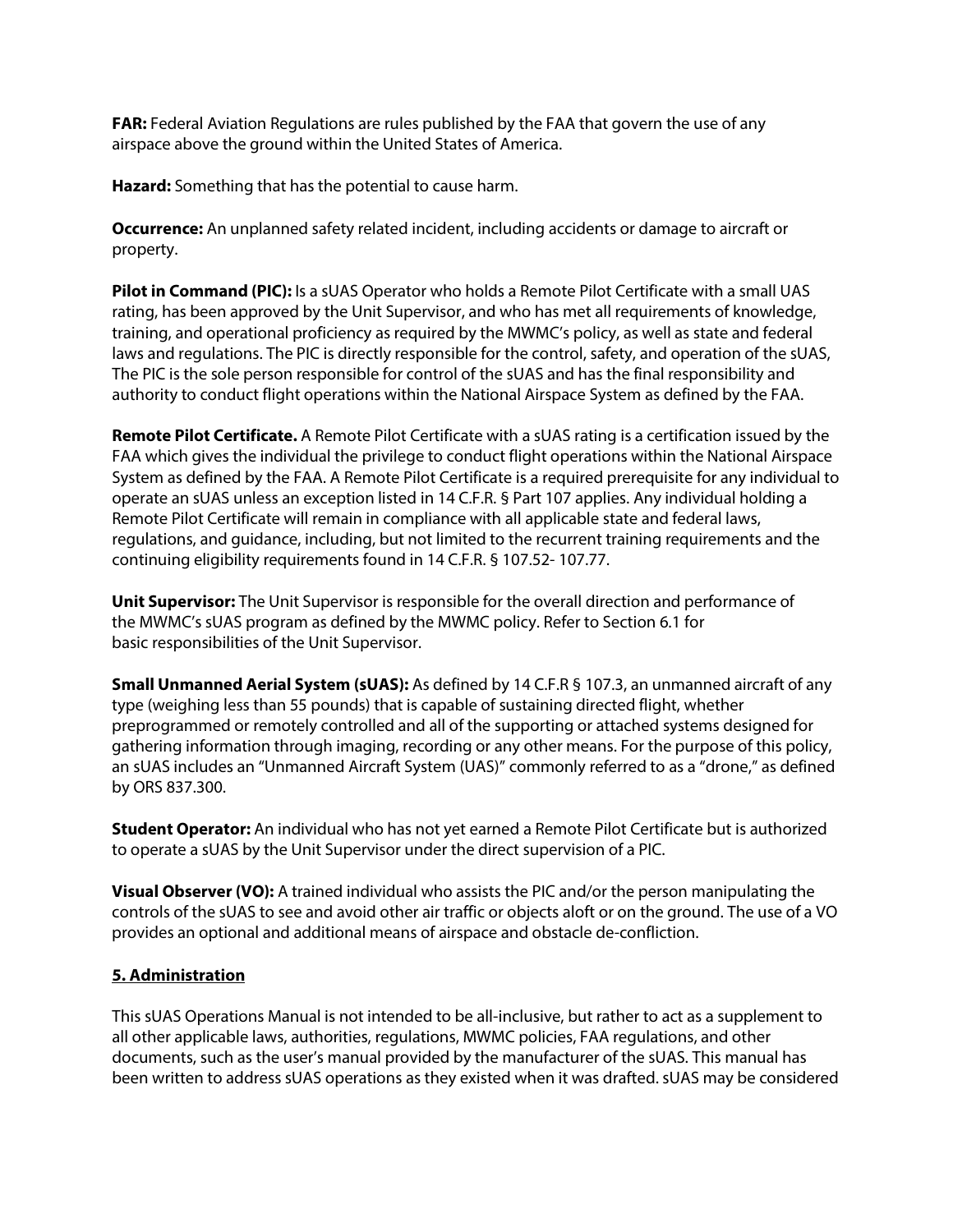an emerging technology, and equipment, software, personnel, environmental conditions, regulations, etc., may change over time.

# **6. Organization**

The organizational structure for the operation of the sUAS includes City of Eugene and City of Springfield staff working on behalf of MWMC and functioning in the roles of Unit Supervisor, PIC, VOs, and Student Operators.

# **6.1 Unit Supervisor**

The Unit Supervisor is responsible for the overall direction and performance of the department sUAS program. The responsibilities of the Unit Supervisor for each department include but are not limited to:

- Record keeping and reporting.
- Contact with the FAA as needed.
- Reviewing and updating of program policies and procedures as needed.
- Evaluating sUAS based on case uses and replacement needs.
- Monitoring the sUAS community to ensure best safety practices are incorporated into the MWMC's use and operation of sUAS.
- Establishing a review process to monitor program objectives, aircrew member performance, proficiency, and use of sUAS.
- Approving and removing aircrew members from flight status as needed. Any aircrew member may be temporarily removed from flight status at any time by the Unit Supervisor for reasons including, but not limited to, performance or proficiency.

# **6.2 Pilot-in-Command**

The primary operational responsibility of the PIC is the safe and effective use of sUAS in accordance with the user's manual provided by the manufacturer, federal and state law, and MWMC's policies. Ultimately, it is the responsibility of the PIC to ensure aircrew members meet current qualifications to operate a sUAS, and that the sUAS will pose no undue hazard to other people, aircrafts, or property. No person may act as a PIC for more than one sUAS at the same time. The PIC will ensure compliance with all operating limitations in compliance with 14 C.F.R. §107, including 14 C.F.R. §107.51. If any question should arise regarding the required protocol for operation of an sUAS, the PIC shall consult the Unit Supervisor, 14 C.F.R. Part 107, and FAA Advisory Circular No. 107-2A (or any subsequent FAA Advisory Circular issued as a substitute).

# **6.2.1 PIC Compliance**

The PIC will have in their physical possession a readily accessible Remote Pilot Certificate with a sUAS rating and identification at all times when operating a sUAS, which the PIC will present upon request to any local, state, or federal law enforcement officer, or authorized representative of the Transportation Security Administration, National Transportation Safety Board, or FAA. Upon request, the PIC will allow an authorized representative of the FAA to inspect or test the sUAS, the PIC, any person manipulating the flight controls of a sUAS, and any visual observer to ensure compliance with federal laws and regulations.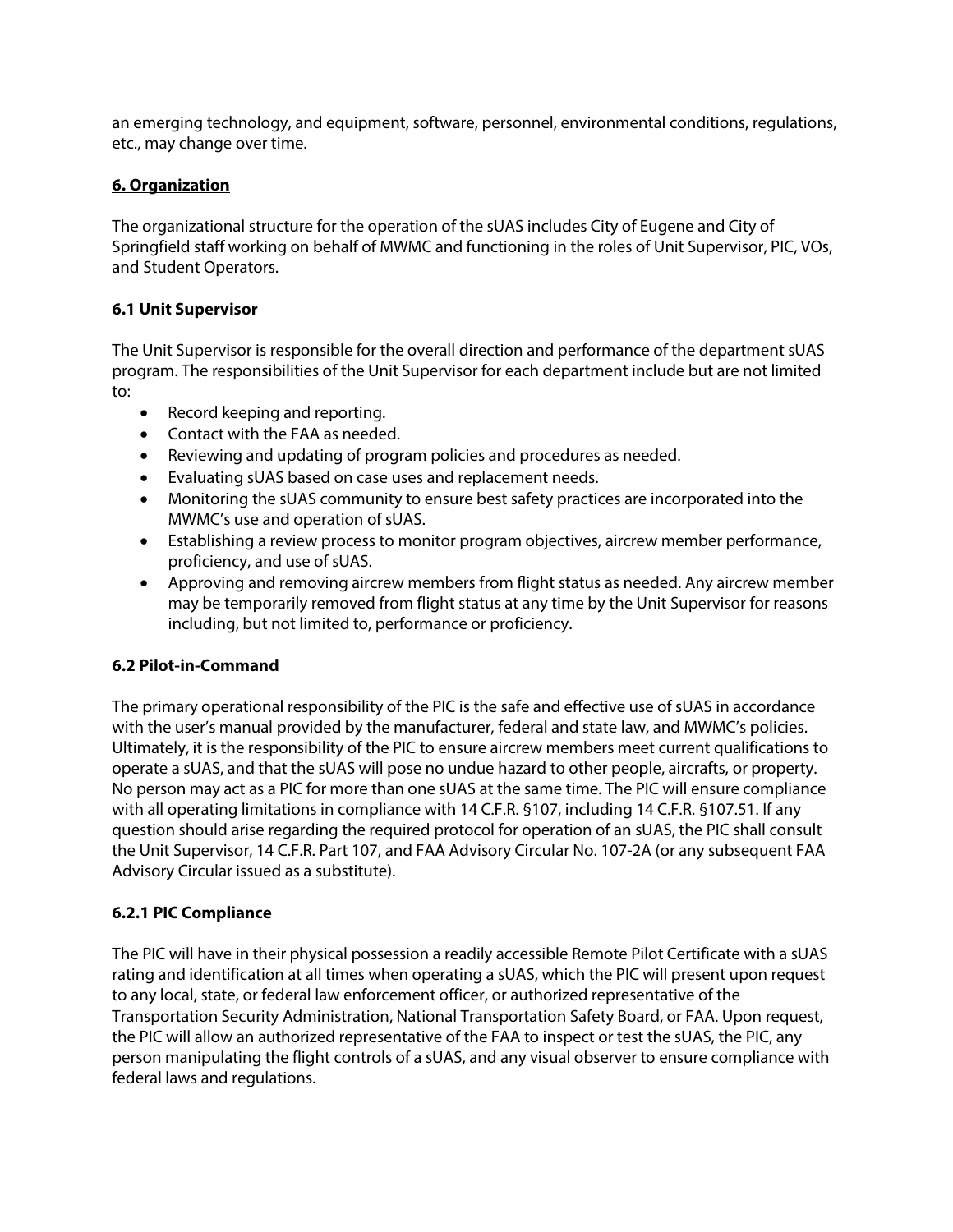# **6.3 Visual Observers**

The role of a VO is to alert the PIC and the rest of the aircrew about potential hazards during sUAS operations. The use of a VO is optional but is recommended to enhance situational awareness. The PIC may use one or more VOs to supplement situational awareness and visual loss of sight responsibilities. No person may act as a VO for more than one sUAS at the same time. If a VO is used during the sUAS operation, all of the following requirements must be met:

- The PIC, the person manipulating the flight controls of the sUAS, and the VO must maintain effective communication with each other at all times.
- The PIC must ensure that the VO is able to see the sUAS and the position of other aircraft in the manner specified in 14 CFR §107.31.
- The PIC, the person manipulating the flight controls of the sUAS, and the VO must coordinate to do the following:

a. Scan the airspace where the sUAS is operating for any potential collision hazard;

b. Maintain communication at all times; and

c. Maintain awareness of the position of the sUAS through direct visual observation.

In addition to the requirements specified above, VOs may also be asked to:

- Remain alert for suspicious persons or activities on the ground or in the air and coordinate response through the PIC and IC.
- Operate any attachments to the sUAS, allowing the operator to maintain complete focus on the operation of the sUAS.
- Monitor radio and other communications.
- Complete documentation for mission training and updating of flight logs (as applicable).

# **6.4 Student Operators**

A Student Operator may operate a sUAS under the direct supervision of a PIC for training purposes as approved by the Unit Supervisor. A Student Operator must be accompanied by a PIC at all times while at the controls of a sUAS. A Student Operator is responsible for the safety and operation of the sUAS; however, the PIC has final authority over and responsibility for the sUAS at all times. Student Operators may not operate a sUAS without PIC supervision until training requirements have been met and the Student Operator is approved as a PIC by the MWMC Executive Officer or designee. Direct supervision requires that a PIC must have the ability to immediately take direct control of the sUAS.

# **7. Equipment Storage and Maintenance**

Participating City departments shall store and maintain equipment in a location and manner approved by the Unit Supervisor and in compliance with manufacturer guidelines. In addition, all participating personnel are equally responsible for maintaining the equipment and facility in a neat, clean, and orderly fashion; and sUAS shall be stored in accordance with department policy and in a manner intended to prevent or reduce the probability of damage, tampering, or operation by unauthorized individuals per department policy.

# **8. Training and Proficiency**

Before an aircrew member can function as a PIC, they must complete a minimum of four (4) hours of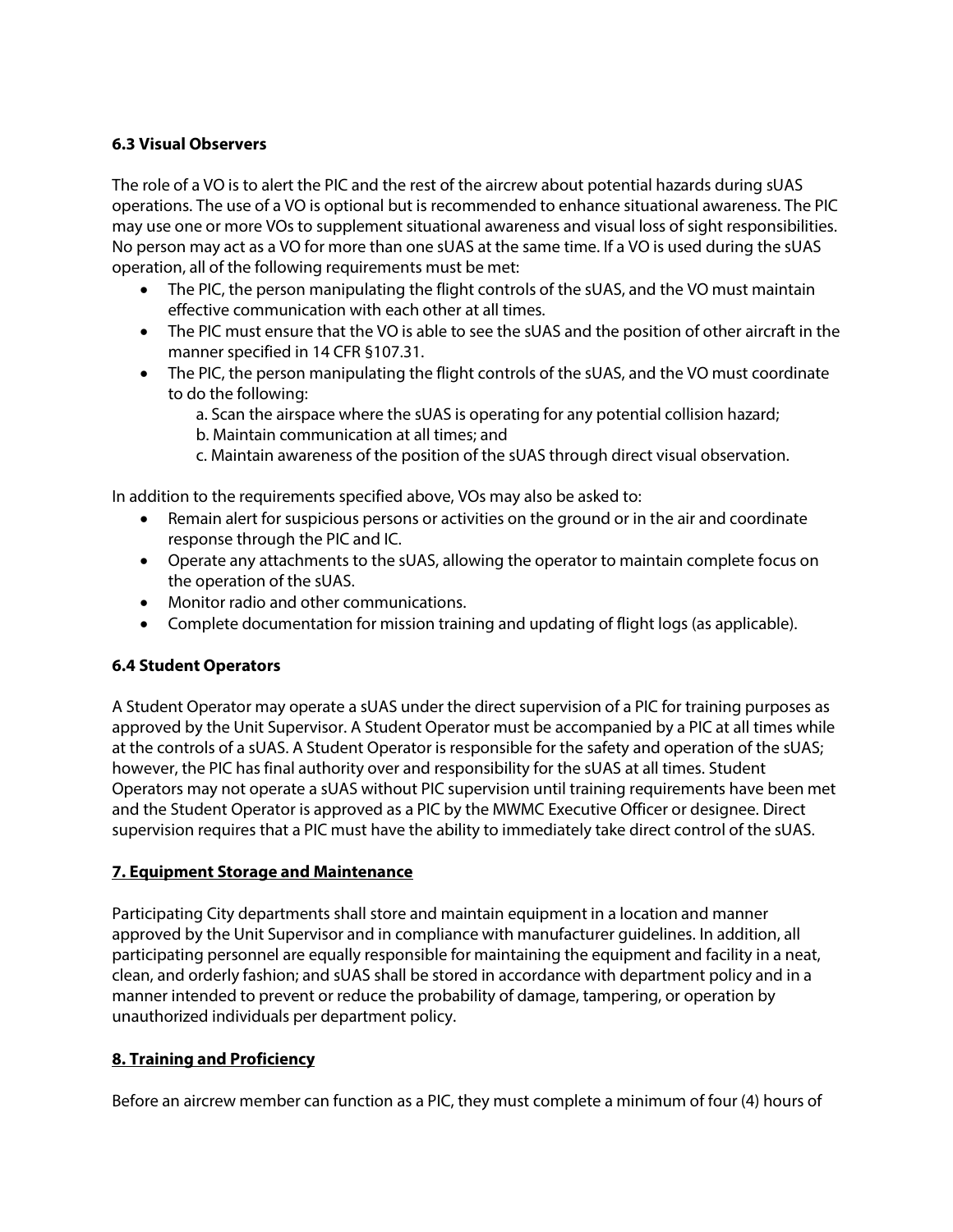flight training with an MWMC PIC to demonstrate their knowledge of operational requirements and proficiency with the sUAS. The Unit Supervisor has the authority to change or waive the requirement for minimum hours of training based on demonstrated proficiency and written documentation of knowledge and experience of the PIC candidate. For ongoing training, all flights or exercises will be documented and count toward an aircrew member's training. Aircrew members shall have four (4) hours of ongoing training per calendar year. This training should include, but is not limited to the following topics:

- Department commitment to safety
- Member's role in safety
- Review of sUAS program
- Emergency safety procedures
- Medical conditions affecting operations and self-assessment
- Airspace
- FAA regulations
- Deployment
- Maintenance, repair, and storage of airframes
- sUAS performance
- Weather

Successful Completion of the FAA Part 107 sUAS Certification or Recurrent Knowledge Test will fulfill the annual training requirement for the year it was completed.

All PICs shall maintain operational proficiency of sUAS. Aircrew members without any documented flight time within a span of 180 days will demonstrate operational proficiency before functioning as PIC on a real-world event. Aircrew members may demonstrate operational proficiency on a real-world response or exercise in the role of a Student Operator at the discretion of and under the direct supervision of a current PIC. The Unit Supervisor shall determine the amount required training (flight time and/or instructive) to demonstrate operational proficiency.

All training shall be documented in the aircrew member's file maintained by the department Unit Supervisor or in a centralized system. It is incumbent on the aircrew member to ensure compliance and proper documentation of training and flight time. Failure to maintain or document operational proficiency can result in removal from sUAS responsibilities.

# **9. Authorized Uses of sUAS**

See MWMC sUAS policy for authorized uses.

# **10. Flight Checklists, Logs, and Registration**

Within the aviation community the utilization of checklists and consistent sUAS documentation has significantly reduced the risk of aviation operations, and MWMC PICs are required to complete and maintain the following logs and checklists. Registration of sUAS is required by the FAA as well as the Oregon Department of Aviation. MWMC and PICs are responsible for registration.

Where applicable, all sUAS equipment must be certified in accordance with all federal and state regulations, including in accordance with 14 C.F.R. §91.203; 14 C.F.R Part 107; and ORS Chapter 837.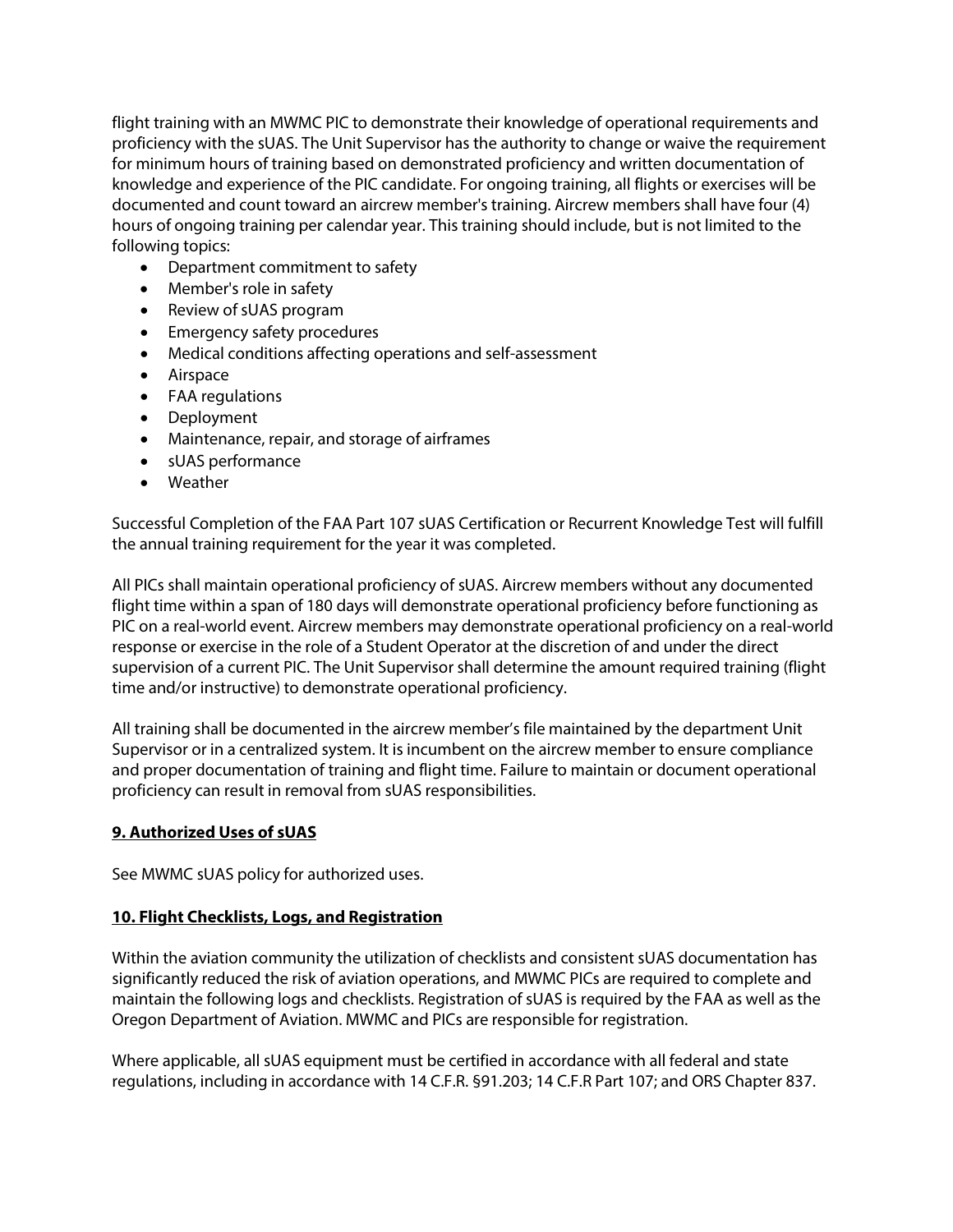# **10.1 Maintenance and Flight Logs**

The PIC shall follow the maintenance schedule in the user's manual provided by the manufacturer of the sUAS and maintain flight software/firmware as required including:

- A maintenance log shall be established for each sUAS to track maintenance discrepancies and repairs.
- The maintenance logs shall be reviewed by the PIC before subsequent flights and updated after the last flight, not to exceed the operational period.
- PICs shall maintain a personal flight log (electronic or paper) documenting the time, location, duration, purpose of flight, and type of sUAS equipment utilized.
- PICs shall provide flight and maintenance logs at the request of the Unit Supervisor or higher chain of command.

# **10.2 Pre and Post Flight Checklists**

MWMC requires scheduled regular inspections to maintain a fleet of functioning sUAS units for use as needed. PICs are responsible for a thorough preflight inspection of the sUAS. Before and after each flight, the PIC shall:

- Conduct an assessment of the operating environment. The assessment must include at least the requirements proscribed in 14 C.F.R. Chapter 107 and FAA Advisory Circular No. 107-2A.
- PICs are required to be familiar with all Pre Flight requirements in addition to those listed in Appendix A - Recommended sUAS Flight Checklist.
- Ensure all persons directly participating in the small UAS operation are informed about the following: Operating conditions; Emergency procedures; Contingency procedures, including those for persons or moving vehicles not directly participating in the operation that enter the operational area; Roles and responsibilities of each person participating in the operation; and Potential hazards.
- Conduct a thorough inspection of the sUAS in accordance with the user's manual provided by the manufacturer. If the manufacturer does not provide a preflight checklist the PIC must adopt and use the checklist provided as Appendix A to this manual.
- Any physical equipment or firmware/software discrepancy that cannot be resolved and which has a potential impact on flight safety will override the deployment of sUAS, and any discrepancy shall be resolved before flight. If issues are unresolved, the sUAS will be removed from operation until all discrepancies have been resolved.
- Conduct a post flight inspection of the sUAS and document any discrepancies in the sUAS's maintenance and flight time log.

To Maintain an sUAS in a safe condition for operation, the PIC must inspect each sUAS prior to each flight. The sUAS must not be operated unless it has been determined by the PIC to be in a condition safe for operation.

# **10.3 Registration**

Every sUAS used for MWMC purposes shall be registered with the FAA in accordance with 14 C.F.R. Part 47 or 48, and Oregon Department of Aviation in accordance with ORS Chapter 837 and OAR 738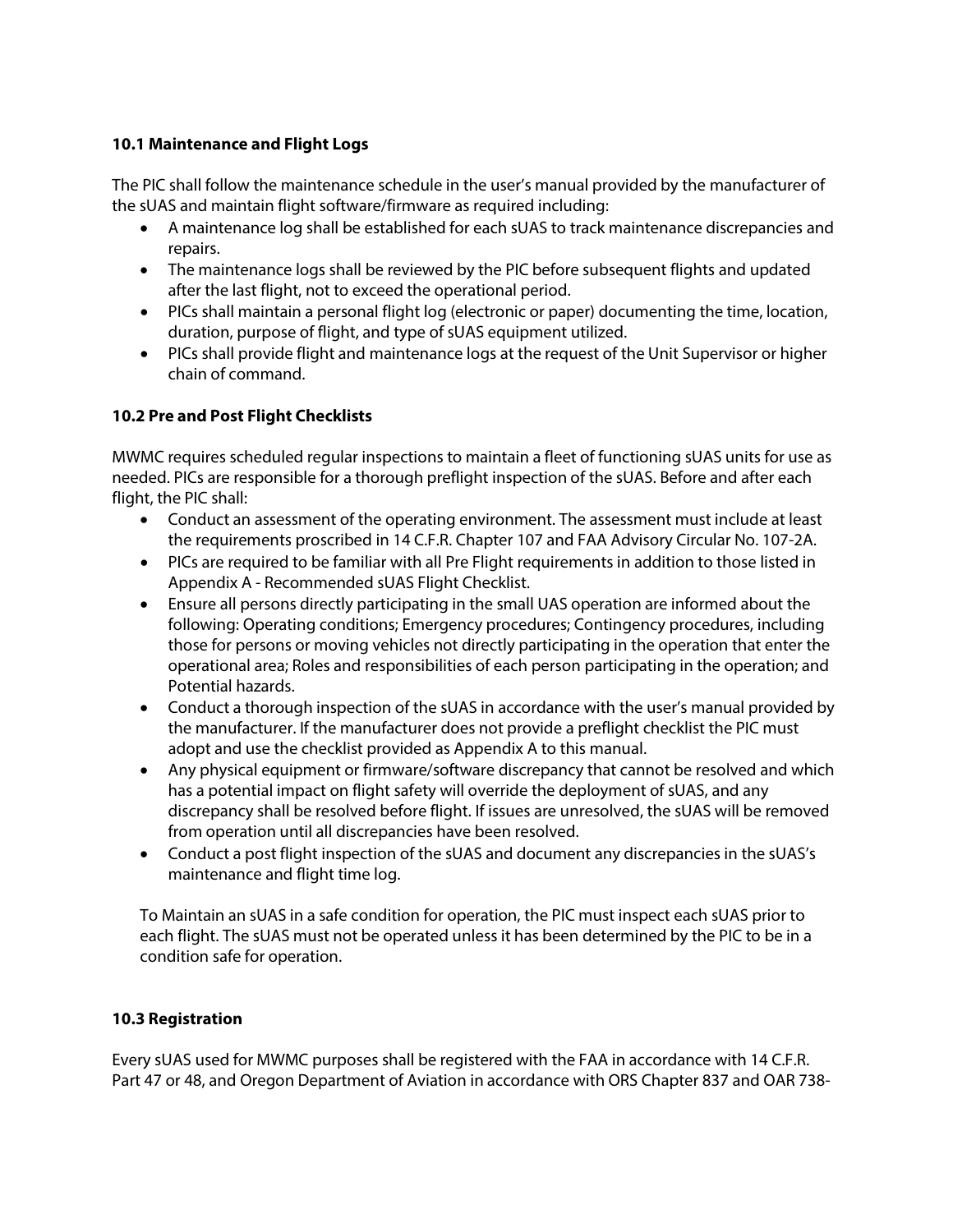080-0045 The PIC is responsible for maintaining a copy of the sUAS registration available for inspection at all times.

# **11. Record Keeping and Reporting**

The Unit Supervisor has the responsibility for maintaining the following records. Aircrew member files shall be reviewed annually and should contain:

- Copies of FAA certifications and expiration dates
- Training records
- Flight logs for aircrew members
- Flight and maintenance records for each sUAS

The Unit Supervisor will ensure flight logs for each PIC are compiled and maintained in a centralized system.

# **12. Identification**

MWMC sUAS will be labeled or marked in the following ways:

- FAA and state registration numbers will be adhered to the sUAS as required by state and federal law.
- sUAS will display obvious visible features identifying it as MWMC property, and these markings may appear as a colored label, sticker or covering (skin) on the sUAS.
- When selecting a color coding it should have a high contrast value and relationship between the markings and the production color of the sUAS. The following link is for reference: <https://www.designworkplan.com/read/signage-and-color-contrast>
- A contact phone number will be displayed on the hull of the sUAS.

# **13. Deployment Priorities/Response Procedures**

All sUAS operations shall be conducted in accordance with Part 107 or an approved Certificate of Waiver. The section manager, division manager or supervisor, as designated by MWMC policy, has mission approval authority, the PIC retains the final authority and responsibility for the operation and safety of the sUAS.

No person may manipulate the flight controls of an sUAS or act as a PIC, VO, or direct participant in the operation of the sUAS if they know or have reason to know that they have a physical or mental condition that would interfere with the safe operation of the sUAS. No person may operate an sUAS in a reckless or careless manner or allow an object to be dropped from an sUAS that creates a hazard to persons or property. No person may engage in the operation of an sUAS if they have been impaired by any drugs or alcohol. An sUAS may never carry hazardous materials as defined in 49 C.F.R. § 171.8.

# **13.1 Emergency Incident Response**

If a MWMC sUAS is requested and assigned to support an emergency incident, the sUAS shall maintain a safe vertical and horizontal distance as coordinated by the aircrew on the incident. All aircrew operating in the same incident shall monitor and maintain voice communication over a common frequency when possible. Deconfliction is the responsibility of each PIC. The Incident Commander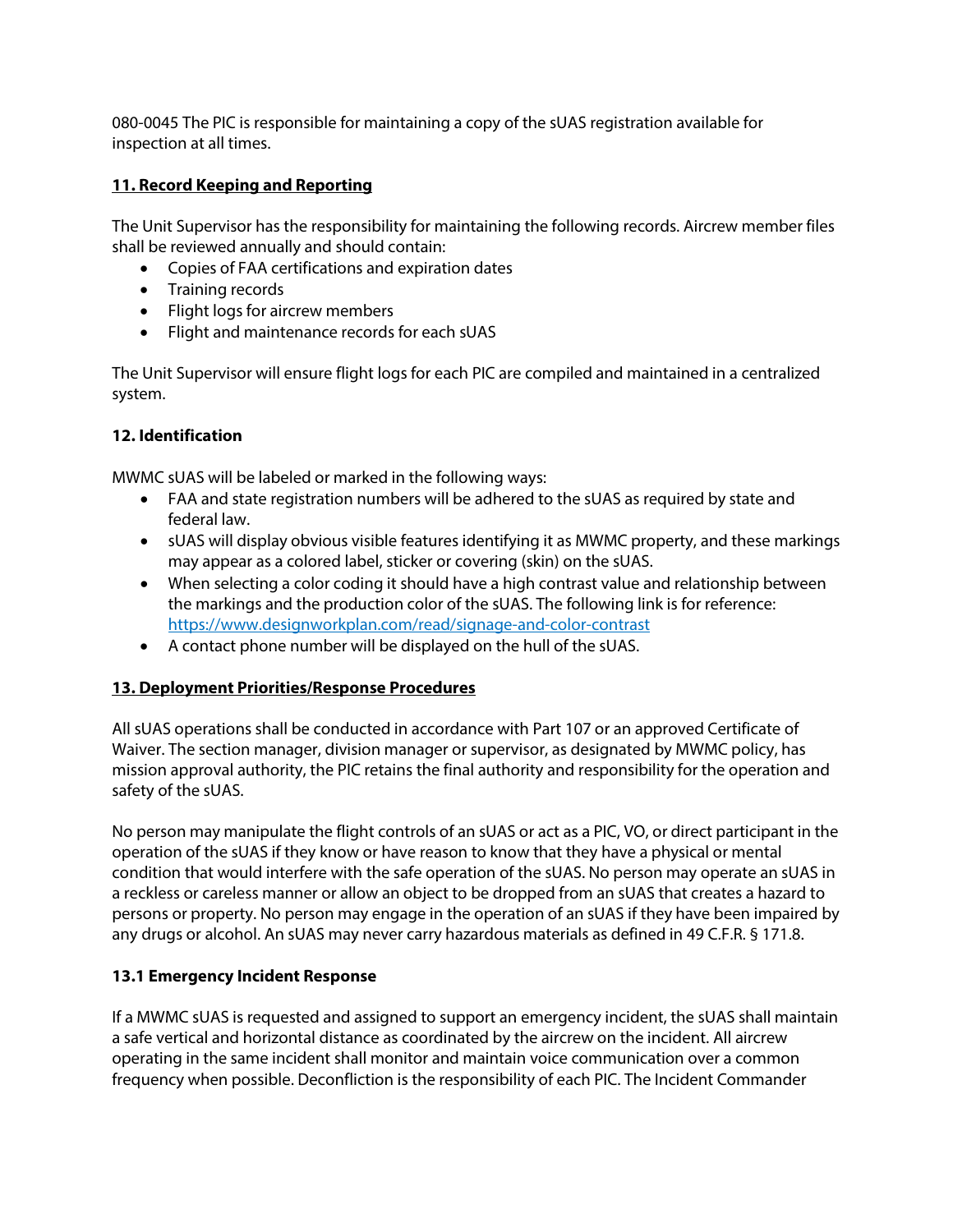should consider the risk versus benefit prior to authorizing a multi sUAS operation. The primary agency on an incident has authority over air operations for that incident.

# **13.2 Manned/Unmanned Aircraft Teaming**

MWMC sUAS operations may only be conducted in the vicinity of manned aircraft when authorized by the FAA. Manned aircraft always have the right of way and must be avoided at all times. In the event that Air Ambulance, wildland firefighting aircraft, or other rescue aircraft are activated for use on an incident, sUAS flight operations in the area of the incident must be terminated immediately upon notification of their activation unless operation of sUAS is requested by the PIC and meets FAA requirements.

# **14. Emergency Procedures**

Emergency procedures are specific to each sUAS type as designed by the manufacturer. It is the responsibility of the flight crew to be proficient with the sUAS operational manual provided by the manufacturer before any flight operations are conducted. Many sUAS have a number of failsafe options in the event of signal loss. These include the setting of a Home Location, Return to Home height setting, automated Hover, or Return to Home mode. The specific failsafe options available for each type of sUAS should be outlined in the documentation for that sUAS (Operator's Manual, Checklists, etc.).

# **14.1 Return Home Settings**

- Return Home location must be selected, programmed, and verified on the system map prior to every launch.
- Return Home location shall be an open area clear of all obstructions.
- Appropriate Return Home Altitude must be selected & programmed to avoid tallest obstacle between the operating area and Return Home location.

# **14.2 Lost Link**

- If signal link is lost the PIC must be able to command the sUAS to climb, descend, land, proceed to a new waypoint, or return home. If not, the PIC will activate Return Home on the controller and verify that the signal link can be regained prior to subsequent flight.
- If signal link is lost with the sUAS for the following procedures will be followed:
	- a. Immediate notification to Air Traffic Control, if required. Provide last known location, altitude, direction of travel, expected behavior/flight path.
	- b. Immediately notify the PIC or Unit Supervisor. Give last known location, direction of travel, expected behavior/flight path.
	- c. Verify Return Home location is clear of obstructions.
	- d. Attempt to regain signal (troubleshoot remote control Antenna position, operator, position, Line of Sight, battery, device, cable, and app).
	- e. If signal is not regained, visually verify automated return of sUAS or initiate sUAS recovery/mishap procedure.
	- f. If signal is regained, notify Air Traffic Control if required and PIC and initiate a precautionary landing to verify condition of sUAS system components.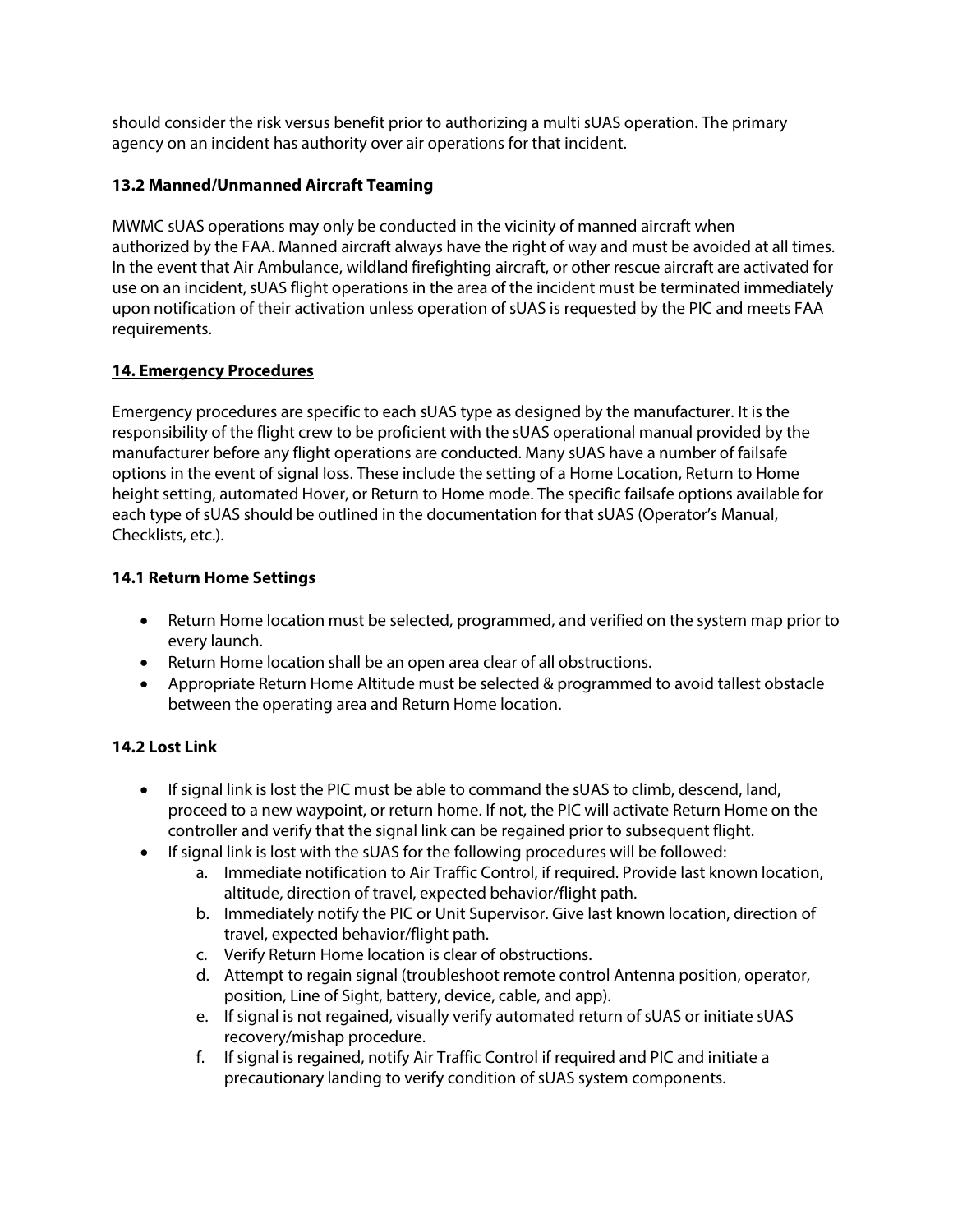# **14.3 sUAS Recovery/Mishap Procedure**

- The PIC will immediately notify the IC or supervisor and provide estimated location of downed sUAS.
- Notify Air Traffic Control (if applicable).
- The PIC will assign sUAS recovery resources.
- The sUAS will be treated as evidence and not tampered with except for the extent to safely recover the sUAS. The sUAS will be impounded and Risk Services notified.
- The Unit Supervisor will assign an investigator with the technical knowledge to determine cause of crash. The investigation, at a minimum, will document the required information list under "Accident Reporting" in Part 107. The findings will be forwarded up the chain of command within seven (7) days of the crash.
- The sUAS will not be returned to service until the Unit Supervisor has determined the operational proficiency of the PIC and the airworthiness of the sUAS.

# **15. Occurrence and Hazard Reporting**

The Unit Supervisor shall establish or identify a hazard and/or occurrence reporting system. All reported hazards and/or occurrences will be investigated pursuant to established MWMC policies. All flight crew members are authorized to take action to correct a hazard if in that member's opinion, delay will result in accident or injury. If the need arises, a Drone Advisory Committee shall be established and should be utilized for assistance with investigating any occurrences, reviewing files, and report preparation. All findings should be reviewed by the Drone Advisory Committee and communicated to all aircrew members for educational purposes.

If operation of an sUAS results in an occurrence causing: (1) serious injury to any person or any loss of consciousness; or (2) damage to any property other than the sUAS in which the cost of repair or damage to property is greater than \$500, then the PIC must report the occurrence to the FAA within 10 days of the occurrence.

# **16. Operations over Human Beings**

A PIC may conduct operations over human beings or moving vehicles only in accordance with the requirements listed in 14 C.F.R. § 107.39; 107.100- 107.165; and FAA Advisory Circular No. 107-2A (or any subsequent FAA Advisory Circular issued as a substitute). In addition, PICs are expected to be familiar with the Categories of operations, as listed in 14 C.F.R. §107.105- 107.165 and the different procedures that apply to each Category of operations being conducted over human beings, including the procedures for establishing compliance under 14 C.F.R. §107.155 and filing a Declaration of Compliance with the FAA when required under 14 C.F.R. §107.160. In the event that an sUAS is approved for operation over human beings in Categories 2 or 3, the Unit Supervisor will be responsible for providing a copy of Remote Pilot Operating Instructions that comply with all requirements set out in FAA Advisory Circular No. 107-2A (or any subsequent FAA Advisory Circular issued as a substitute).

# **17. Complaints and Media Inquiries**